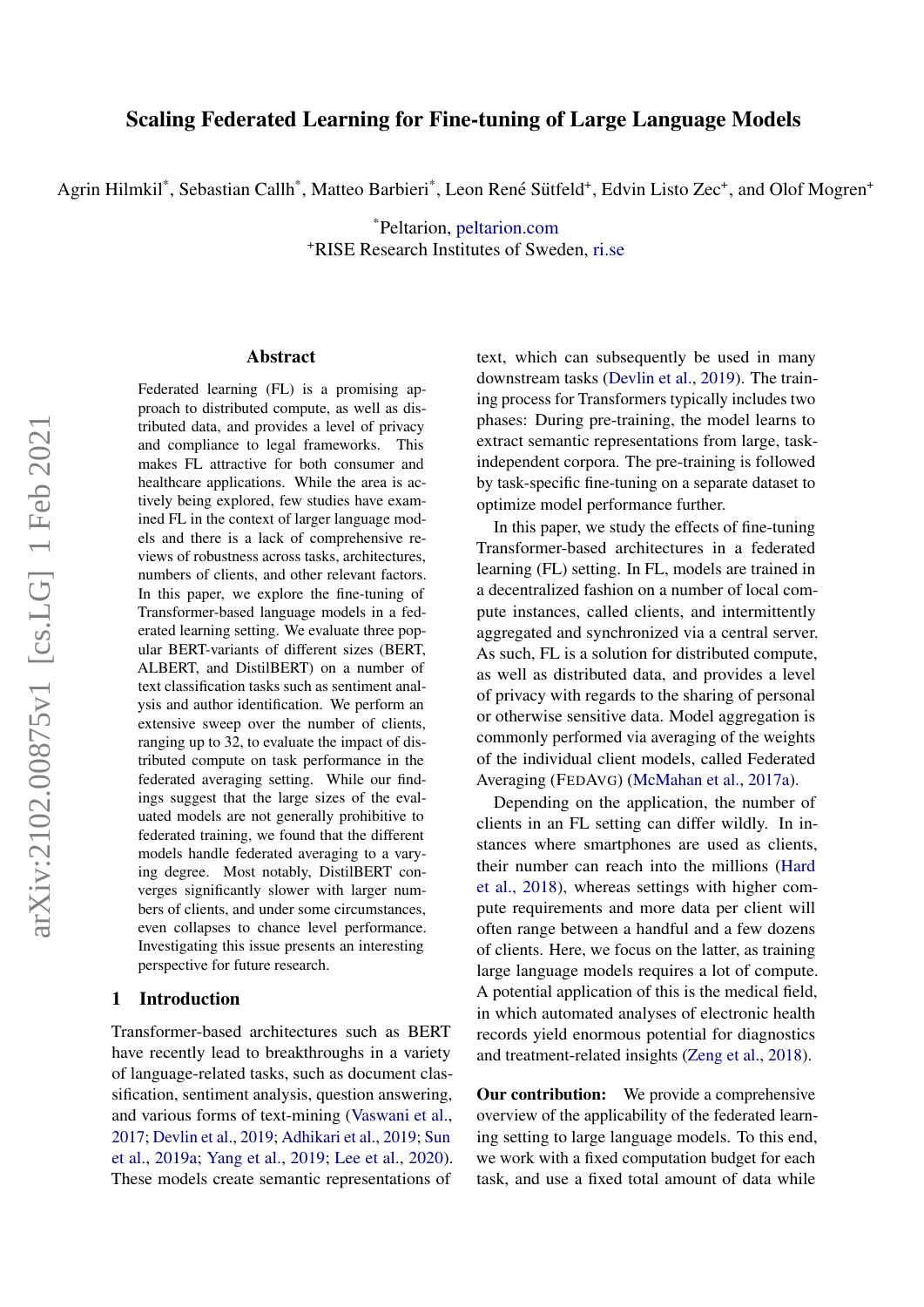varying the number of clients between which the data is split up. This way, we isolate the effects of distributing data over several clients for distributed compute. We leave comparisons with a fixed amount of data per client and varying noni.i.d. data distributions between clients for future work. The main contributions of this paper are the following: (1) We provide a comparison of three popular Transformer-based language models in the federated learning setting, using the IMDB, Yelp F, and AG News datasets. (2) We analyze how the number of clients impacts task performance across tasks and model architectures.

## 2 Related work

Federated optimization was first introduced by (Konečný et al., [2015\)](#page-4-5). The key challenges in this paradigm are communication efficiency when learning from many clients, privacy concerns with respect to leakage of client data, and variability in data distributions between clients (non-i.i.d. setting). FEDAVG [\(McMahan et al.,](#page-4-3) [2017a\)](#page-4-3) solves the federated optimization problem by building a global model based on local stochastic gradient descent updates and has been shown to work on non-i.i.d. data. Since then, many adaptations have arisen [\(Li et al.,](#page-4-6) [2019;](#page-4-6) [Mohri et al.,](#page-4-7) [2019;](#page-4-7) [Karimireddy et al.,](#page-4-8) [2019\)](#page-4-8). [Guha et al.](#page-4-9) [\(2019\)](#page-4-9) proposes a one-shot FL algorithm, learning a global model efficiently in just one communication round. [Zhao et al.](#page-5-4) [\(2018\)](#page-5-4), [Hsu et al.](#page-4-10) [\(2019\)](#page-4-10) and [Listo Zec](#page-4-11) [et al.](#page-4-11) [\(2020\)](#page-4-11) study effects of FEDAVG and noni.i.d. client data. [McMahan et al.](#page-4-12) [\(2017b\)](#page-4-12) and [Hard](#page-4-4) [et al.](#page-4-4) [\(2018\)](#page-4-4) train large recurrent language models with user-level differential privacy guarantees and for mobile keyboard prediction, respectively. [Ge](#page-4-13) [et al.](#page-4-13) [\(2020\)](#page-4-13) use federated learning for named entity recognition with heterogeneous medical data.

Regarding model size, most architectures used in FL to date are relatively small (e.g., CIFG for mobile keyboard prediction: 1.4M parameters [\(Hard](#page-4-4) [et al.,](#page-4-4) [2018\)](#page-4-4)), compared to BERT-based language models with hundreds of millions of parameters. How these very large models behave under FE-DAVG remains underexplored. To the best of our knowledge, [Lin et al.](#page-4-14) [\(2020\)](#page-4-14) and [Liu and Miller](#page-4-15) [\(2020\)](#page-4-15) are the first ones to train large Transformer models in a federated setting. [Liu and Miller](#page-4-15) [\(2020\)](#page-4-15) trained BERT on a medical corpus and showed that both pre-training and fine-tuning could be done in a federated manner with only minor declines in task

performance. Nonetheless, the study is mainly a proof-of-concept and does not explore many of the factors that can be expected in real-world scenarios. For instance, the authors only used five clients, and evaluated them only on i.i.d. data. [Lin et al.](#page-4-14) [\(2020\)](#page-4-14) introduces FedDF, an ensemble distillation algorithm for model fusion. The authors train a central model through unlabeled data on the client models outputs, and perform fine-tuning on a pre-trained DistilBERT [\(Sanh et al.,](#page-4-16) [2019\)](#page-4-16) in a federated setting as a baseline. To the best of our knowledge, no systematic variation of the number of clients and other relevant factors has previously been explored in this context.

# 3 Method

#### 3.1 Federated learning

Federated learning aims to solve the optimization problem  $\overline{K}$ 

$$
\min_{\theta \in \mathbb{R}^d} \frac{1}{K} \sum_{k=1}^K F_k(\theta),\tag{1}
$$

where  $F_k(\theta) = \mathbb{E}_{x \sim \mathcal{D}_k} [\ell_k(\theta; x)]$  is the expected loss on client k and  $\mathcal{D}_k$  is the data distribution of client k. In FEDAVG, a global model  $f_{\theta}$  is initialized on a central server and distributed to all  $K$  clients, each of which then trains its individual copy of the network using SGD for  $E$  local epochs with local batch size  $B$ . The clients' updated parameters are then averaged on the central server, weighted by the local data size at each client. The averaged model is distributed to the clients again, and the process is repeated for a defined number of communication rounds.

We implement FEDAVG using distributed Py-Torch [\(Paszke et al.,](#page-4-17) [2019\)](#page-4-17). For each experiment we start from a pre-trained model, and fine-tune it with federated averaging on the current task.

## 3.2 Models

We include BERT with 110M parameters, 12 layers [\(Devlin et al.,](#page-4-0) [2019\)](#page-4-0), ALBERT with 11M parameters, 12 layers [\(Lan et al.,](#page-4-18) [2020\)](#page-4-18) and Distil-BERT with 65M parameters, 6 layers [\(Sanh et al.,](#page-4-16) [2019\)](#page-4-16). This allows us to study the effect that both the parameter count and the number of layers have on FEDAVG. All models are the corresponding base models pre-trained on (cased) English. In particular, it should be noted that while the models have similar architectures, they have some key differences. ALBERT introduces factorized embed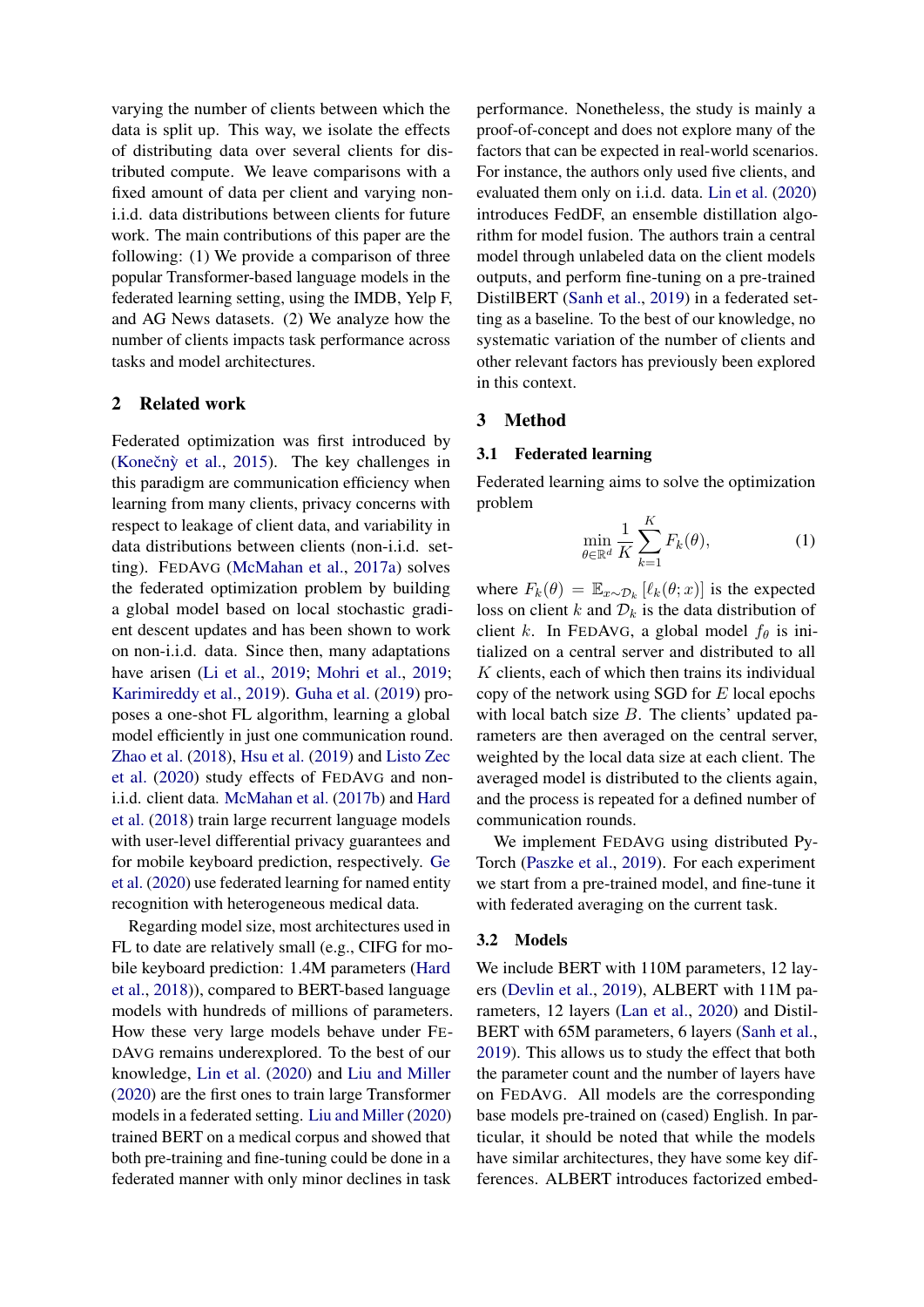ding parameterization and cross-layer parameter sharing, while the DistilBERT model is a student network trained with knowledge distillation from BERT. We use the weights and implementations of the models available in the Huggingface Transformers library [\(Wolf et al.,](#page-5-5) [2019\)](#page-5-5).

# 3.3 Datasets

We performed experiments on three standard datasets to assess the performance of the proposed approach on different tasks. All of them pose classification problems with a different number of target categories and dataset sizes. For each dataset, we use the test set specified by the source.

IMDB. The Large Movie Review Dataset [\(Maas](#page-4-19) [et al.,](#page-4-19) [2011\)](#page-4-19) contains of a collection of 50,000 movie reviews and their associated binary sentiment polarity labels (either "positive" or "negative"), which is used to train a sentiment classifier.

Yelp F. This dataset [\(Zhang et al.,](#page-5-6) [2015\)](#page-5-6) contains reviews of local businesses and their associated rating (1-5). The task is posed as a text classification task, from the review text to its associated rating.

 $AG$  News. The AG's corpus of news articles<sup>[1](#page-2-0)</sup> consists of over one million news articles gathered from more than 2,000 news sources, divided into a number of categories depending on their content. We used the common subset [\(Zhang et al.,](#page-5-6) [2015\)](#page-5-6) of the whole dataset, consisting of a total of 120,000 samples equally divided in four categories.

# 3.4 Experiments and hyperparameters

We construct several experiments to evaluate how well Federated Learning scales to an exponentially increasing number of clients. In all experiments, the respective dataset is evenly partitioned into a number of subsets equal to the number of clients. Data points are uniformly sampled on each client (i.i.d.) like [\(McMahan et al.,](#page-4-3) [2017a\)](#page-4-3). We do not perform any hyperparameter tuning, and instead, keep all other hyperparameters constant for an unbiased comparison. As baselines we run for each task and BERT-variant a non-federated scenario  $clients = 1$ ) with the same configuration.

We run the baselines for a fixed number of rounds based on our compute budget. The test set performance for the baselines are then compared against varying number of participating clients at

the same number of rounds. Finally, since runs with a larger number of clients converge more slowly, we allow those runs to continue to a second threshold and report the number of rounds required to reach 90% of the baseline performance, similar to [McMahan et al.](#page-4-3) [\(2017a\)](#page-4-3). Runs not reaching 90% of the baseline performance within the second threshold are reported as failures.

We run the baseline for 100 rounds for both IMDB and AG News while setting the second threshold to 200 rounds. However, we only run Yelp F baselines for 50 rounds due to its large size and set the second threshold at 100 rounds. Like [Lin et al.](#page-4-14) [\(2020\)](#page-4-14), we avoid momentum, weight decay, and dynamic learning rates for simplicity. Instead, all experiments are performed with SGD. Based on [Sun et al.](#page-5-7) [\(2019b\)](#page-5-7) we choose the constant learning rate  $2 \cdot 10^{-5}$ , maximum sequence length 128 and batch size  $(B)$  of 32. Furthermore, the number of local epochs  $(E)$  is set to 2 per round.

### 4 Results

#### 4.1 Fixed compute budget

<span id="page-2-1"></span>

Figure 1: Accuracy at a fixed compute budget of 100 rounds for AG, IMDB, and 50 rounds for Yelp F. The expected accuracy of a random classifier for each task has been highlighted in the dashed line. Higher is better.

In Figure [1,](#page-2-1) we study the effect of increasing the number of clients. It shows the final accuracy after 100 rounds IMDB and AG News, and 50 rounds of the much larger Yelp F., with an exponentially increasing number of clients. Both ALBERT and BERT are well behaved and exhibit a gradual decrease with an increasing number of clients. However, DistilBERT shows a much steeper decline when moving past 4 clients for all datasets, down to the random classifier baseline (IMDB, Yelp F).

<span id="page-2-0"></span><sup>&</sup>lt;sup>1</sup>http://groups.di.unipi.it/~gulli/AG\_ [corpus\\_of\\_news\\_articles.html](http://groups.di.unipi.it/~gulli/AG_corpus_of_news_articles.html)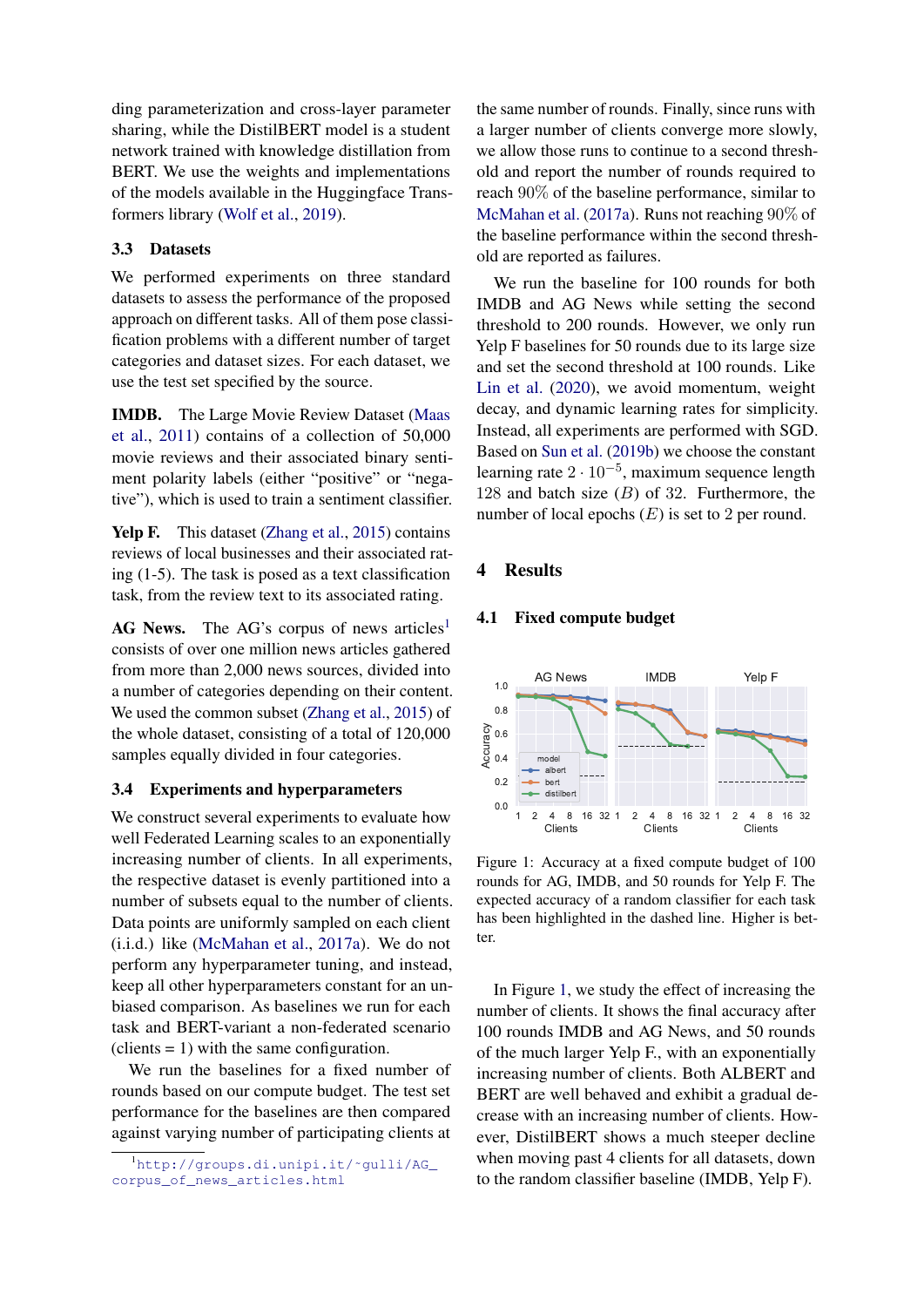<span id="page-3-0"></span>

Figure 2: Number of training rounds required to reach 90% of the non-federated baseline accuracy. Omittions occur when the target is not reached in 100 (Yelp F) or 200 rounds (AG News, IMDB). Lower is better.

### 4.2 Rounds until target performance

Examining the number of rounds necessary to achieve 90% of the non-federated baseline accuracy (Figure [2\)](#page-3-0) yields a similar observation. While all models perform worse with more clients, ALBERT and BERT mostly reach the target accuracy within the allocated number of rounds until 32 clients are used. DistilBERT on the other is unable to reach the target accuracy at 16 clients for Yelp F, and as low as 4 clients for IMDB.

## 4.3 Dynamics of fine-tuning

<span id="page-3-1"></span>

Figure 3: Test accuracy (higher is better) over communication rounds for our scenarios. The random classifier baseline is shown as a dashed line.

The test accuracy during fine-tuning (Figure [3\)](#page-3-1) allows a more complete understanding of how well FEDAVG scales for language model fine-tuning.

While some scenarios (e.g. Yelp F. with BERT) show a gradual degradation with the number of clients, others configurations are more adversely affected by the increasing number of clients. In some instances the accuracy stays constant over a large period, sometimes even at the random classifier baseline for the whole (DistilBERT on IMDB) or part (DistilBERT on AG News) of the experiment when the number of clients is high.

# 5 Discussion

In this paper, we have evaluated the performance of Transformer-based language models fine-tuned in a federated setting. While BERT and ALBERT seem to learn each task quickly (Figure [3\)](#page-3-1), DistilBERT has a much slower learning progression in the federated setup. A possible explanation is the process of distillation during pre-training, but further research is needed to fully understand why this happens. We demonstrated that BERT and ALBERT scale well up to 32 clients with no sharp decline in performance (Figure [1\)](#page-2-1), but found DistilBERT to struggle at 16 clients in the Yelp F and AG News tasks, and with as low as 4 clients in the IMDB task, with a substantial drop in performance compared to the baseline. Furthermore, DistilBERT takes more rounds to achieve the same performance. These results demonstrate that we have obtained a higher communication efficiency for BERT and ALBERT as compared to DistilBERT. Further work is required to get a good picture of exactly what affects the communication efficiency for federated learning of Transformer-based language models.

Conversely, the sudden drop in performance in some scenarios indicates that FL can be sensitive to the number of clients. The cause for the instability has not been fully determined. It may be related to both smaller partitions and contradicting models. This highlights the importance of evaluating FL with a varying number of clients at these scales.

For all three models, the performance decline from the baseline is steeper for IMDB compared to the other tasks. This may be related to the variability in the movie review data, adding to a larger interclient difference in data distribution when data is put into smaller partitions, resulting in a larger difference between the client models taking part in the federated averaging.

In conclusion, we have demonstrated the applicability of the federated learning paradigm and evaluated it on a number of Transformer-based models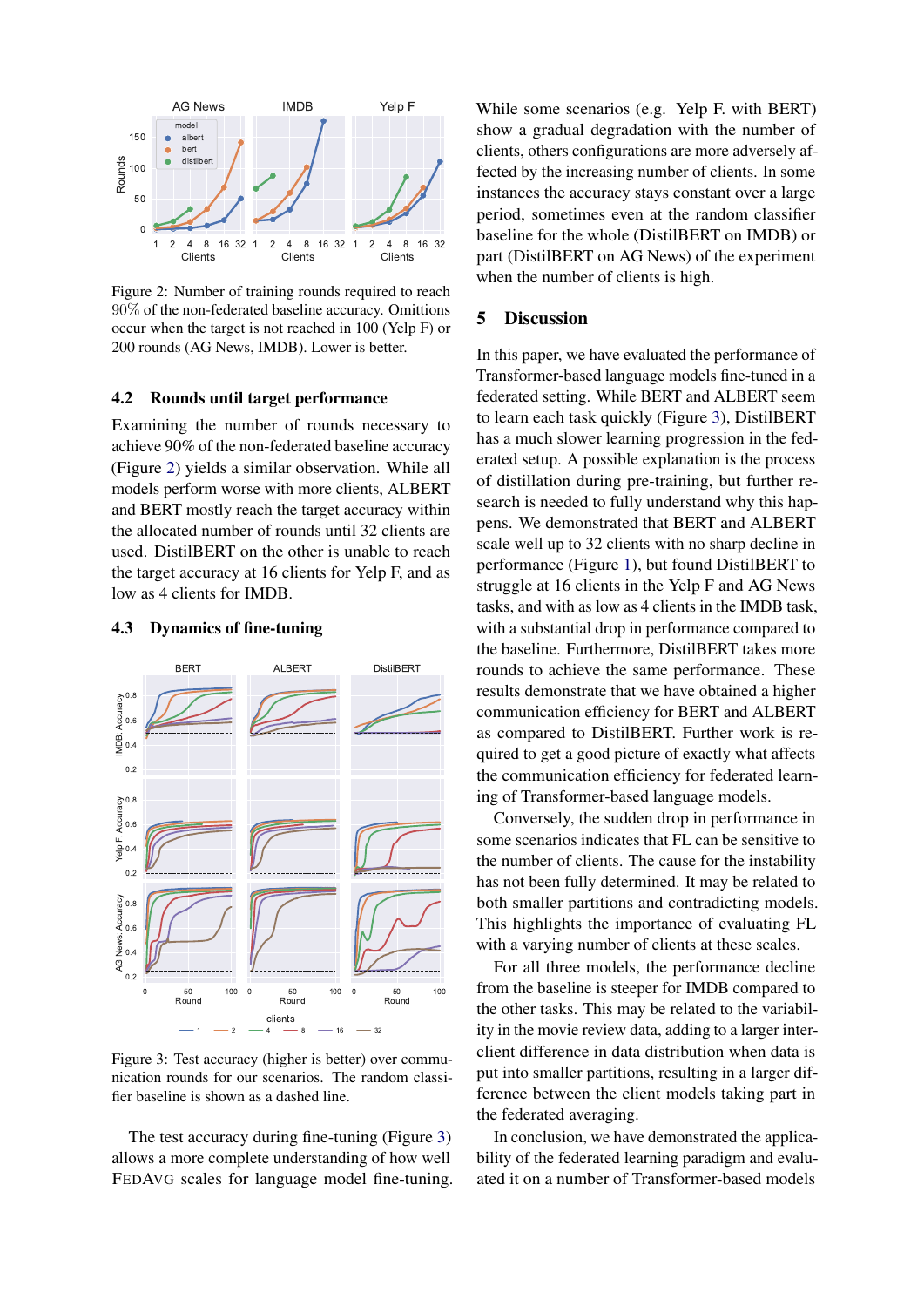up to 32 clients. Our findings show that the relatively large sizes of these models are not prohibitive for federated learning.

## 6 Acknowledgements

This work was funded by VINNOVA (grant 2019-05156). We would also like to thank AI Sweden and CGit for providing us with compute resources.

# References

- <span id="page-4-1"></span>Ashutosh Adhikari, Achyudh Ram, Raphael Tang, and Jimmy Lin. 2019. Docbert: Bert for document classification. *arXiv preprint arXiv:1904.08398*.
- <span id="page-4-0"></span>Jacob Devlin, Ming-Wei Chang, Kenton Lee, and Kristina Toutanova. 2019. [Bert: Pre-training of deep](https://aclweb.org/anthology/papers/N/N19/N19-1423/) [bidirectional transformers for language understand](https://aclweb.org/anthology/papers/N/N19/N19-1423/)[ing.](https://aclweb.org/anthology/papers/N/N19/N19-1423/) In *NAACL-HLT (1)*, pages 4171–4186.
- <span id="page-4-13"></span>Suyu Ge, Fangzhao Wu, Chuhan Wu, Tao Qi, Yongfeng Huang, and Xing Xie. 2020. Fedner: Medical named entity recognition with federated learning. *arXiv preprint arXiv:2003.09288*.
- <span id="page-4-9"></span>Neel Guha, Ameet Talwalkar, and Virginia Smith. 2019. One-shot federated learning. *arXiv preprint arXiv:1902.11175*.
- <span id="page-4-4"></span>Andrew Hard, Kanishka Rao, Rajiv Mathews, Françoise Beaufays, Sean Augenstein, Hubert Eichner, Chloé Kiddon, and Daniel Ramage. 2018. [Federated learning for mobile keyboard prediction.](http://arxiv.org/abs/1811.03604) *CoRR*, abs/1811.03604.
- <span id="page-4-10"></span>Tzu-Ming Harry Hsu, Hang Qi, and Matthew Brown. 2019. Measuring the effects of non-identical data distribution for federated visual classification. *arXiv preprint arXiv:1909.06335*.
- <span id="page-4-8"></span>Sai Praneeth Karimireddy, Satyen Kale, Mehryar Mohri, Sashank J Reddi, Sebastian U Stich, and Ananda Theertha Suresh. 2019. Scaffold: Stochastic controlled averaging for on-device federated learning. *arXiv preprint arXiv:1910.06378*.
- <span id="page-4-5"></span>Jakub Konečnỳ, Brendan McMahan, and Daniel Ramage. 2015. Federated optimization: Distributed optimization beyond the datacenter. *arXiv preprint arXiv:1511.03575*.
- <span id="page-4-18"></span>Zhenzhong Lan, Mingda Chen, Sebastian Goodman, Kevin Gimpel, Piyush Sharma, and Radu Soricut. 2020. [Albert: A lite bert for self-supervised learning](https://openreview.net/forum?id=H1eA7AEtvS) [of language representations.](https://openreview.net/forum?id=H1eA7AEtvS) In *International Conference on Learning Representations*.
- <span id="page-4-2"></span>Jinhyuk Lee, Wonjin Yoon, Sungdong Kim, Donghyeon Kim, Sunkyu Kim, Chan Ho So, and Jaewoo Kang. 2020. Biobert: a pre-trained biomedical language representation model for biomedical text mining. *Bioinformatics*, 36(4):1234–1240.
- <span id="page-4-6"></span>Tian Li, Maziar Sanjabi, Ahmad Beirami, and Virginia Smith. 2019. Fair resource allocation in federated learning. *arXiv preprint arXiv:1905.10497*.
- <span id="page-4-14"></span>Tao Lin, Lingjing Kong, Sebastian U Stich, and Martin Jaggi. 2020. Ensemble distillation for robust model fusion in federated learning. *arXiv preprint arXiv:2006.07242*.
- <span id="page-4-11"></span>Edvin Listo Zec, Olof Mogren, John Martinsson, Leon René Sütfeld, and Daniel Gillblad. 2020. [Fed](http://arxiv.org/abs/2010.02056)[erated learning using a mixture of experts.](http://arxiv.org/abs/2010.02056)
- <span id="page-4-15"></span>Dianbo Liu and Tim Miller. 2020. [Federated pretrain](http://arxiv.org/abs/2002.08562)[ing and fine tuning of bert using clinical notes from](http://arxiv.org/abs/2002.08562) [multiple silos.](http://arxiv.org/abs/2002.08562)
- <span id="page-4-19"></span>Andrew L. Maas, Raymond E. Daly, Peter T. Pham, Dan Huang, Andrew Y. Ng, and Christopher Potts. 2011. [Learning word vectors for sentiment analy](http://www.aclweb.org/anthology/P11-1015)[sis.](http://www.aclweb.org/anthology/P11-1015) In *Proceedings of the 49th Annual Meeting of the Association for Computational Linguistics: Human Language Technologies*, pages 142–150, Portland, Oregon, USA. Association for Computational Linguistics.
- <span id="page-4-3"></span>Brendan McMahan, Eider Moore, Daniel Ramage, Seth Hampson, and Blaise Aguera y Arcas. 2017a. [Communication-Efficient Learning of Deep Net](http://proceedings.mlr.press/v54/mcmahan17a.html)[works from Decentralized Data.](http://proceedings.mlr.press/v54/mcmahan17a.html) In *Proceedings of the 20th International Conference on Artificial Intelligence and Statistics*, volume 54, pages 1273–1282, Fort Lauderdale, FL, USA. PMLR.
- <span id="page-4-12"></span>H Brendan McMahan, Daniel Ramage, Kunal Talwar, and Li Zhang. 2017b. Learning differentially private recurrent language models. *arXiv preprint arXiv:1710.06963*.
- <span id="page-4-7"></span>Mehryar Mohri, Gary Sivek, and Ananda Theertha Suresh. 2019. [Agnostic federated learning.](http://proceedings.mlr.press/v97/mohri19a.html) In *Proceedings of Machine Learning Research*, volume 97, pages 4615–4625, Long Beach, California, USA. PMLR.
- <span id="page-4-17"></span>Adam Paszke, Sam Gross, Francisco Massa, Adam Lerer, James Bradbury, Gregory Chanan, Trevor Killeen, Zeming Lin, Natalia Gimelshein, Luca Antiga, Alban Desmaison, Andreas Kopf, Edward Yang, Zachary DeVito, Martin Raison, Alykhan Tejani, Sasank Chilamkurthy, Benoit Steiner, Lu Fang, Junjie Bai, and Soumith Chintala. 2019. [Py](http://papers.neurips.cc/paper/9015-pytorch-an-imperative-style-high-performance-deep-learning-library.pdf)[torch: An imperative style, high-performance deep](http://papers.neurips.cc/paper/9015-pytorch-an-imperative-style-high-performance-deep-learning-library.pdf) [learning library.](http://papers.neurips.cc/paper/9015-pytorch-an-imperative-style-high-performance-deep-learning-library.pdf) In H. Wallach, H. Larochelle, A. Beygelzimer, F. d'Alché-Buc, E. Fox, and R. Garnett, editors, *Advances in Neural Information Processing Systems 32*, pages 8024–8035. Curran Associates, Inc.
- <span id="page-4-16"></span>Victor Sanh, Lysandre Debut, Julien Chaumond, and Thomas Wolf. 2019. [Distilbert, a distilled version of](http://arxiv.org/abs/1910.01108) [bert: smaller, faster, cheaper and lighter.](http://arxiv.org/abs/1910.01108) In EMC<sup>2</sup> Workshop at NeurIPS 2019.